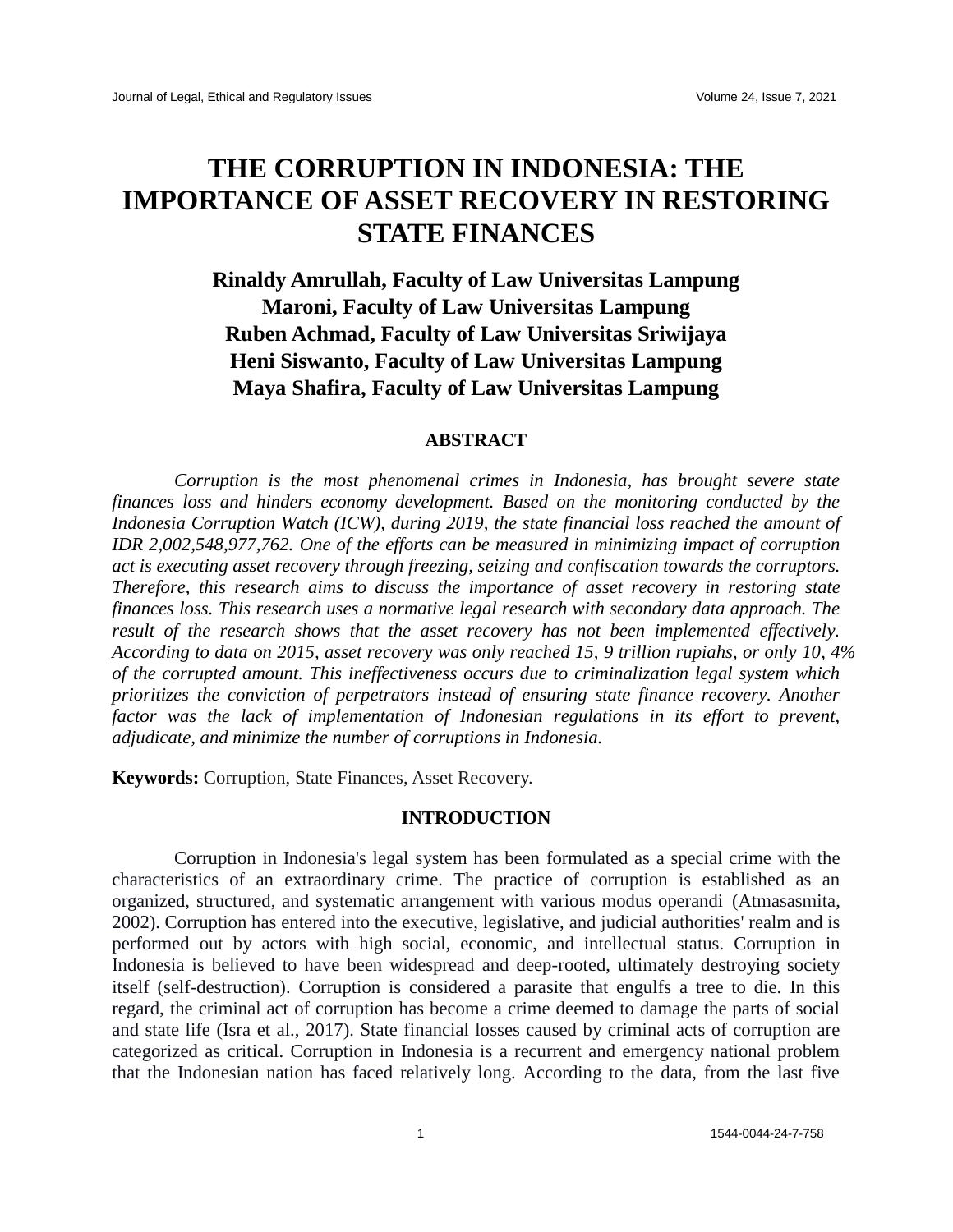years (2014-2018), Indonesia has not moved from position 86 (eighty-six) to 89 (eighty-nine) out of 180 (one hundred and eighty) countries assessed. In other words, Indonesia is still in the middle to lower position or is classified as a badly corrupt country.

The legal basis for the criminalization of perpetrators of corruption is carried out based on Law Number 31 of 1999 concerning Eradication of Corruption as amended and supplemented by Law Number 20 of 2001 concerning Amendments to Law Number 31 of 1999 concerning Eradication of Corruption Acts (the Corruption Law) (Butt, 2017). In addition to the stipulation of regulations related to the criminalization of corruption perpetrators, efforts to eradicate corruption in Indonesia have been carried out since 1967 by forming a special task force to eradicate corruption. To date, these efforts have been demonstrated by the formation of the Corruption Eradication Commission (KPK) in 2002, formed under Law Number 30 of 2002 concerning the Corruption Eradication Commission. In line with this, the Corruption Crime Court established based on Law Number 46 of 2009 concerning the Corruption Crime Court as an implementation of Article 53 of Law Number 30 of 2002 concerning the Corruption Eradication Commission (Widodo et al., 2018). Nonetheless, observing the history of state financial losses recovery in the form of compensation retaliation and asset recovery for corruption acts in Indonesia, it is sufficient to show that this effort has not generated significant results. Based on the monitoring conducted by the Indonesia Corruption Watch (ICW), during 2019, the state financial loss reached the amount of IDR 2,002,548,977,762 (twelve trillion two billion five hundred forty-eight million nine hundred and seven seventy-seven thousand seven hundred and sixty-two rupiahs). Therefore, it can be understood that the high intensity of corruption in Indonesia must, of course, be balanced with optimal efforts to recover state financial losses (Wibowo, 2018).

The restoration of state losses due to the results of corruption is a law enforcement system that requires a process of eliminating rights to assets of perpetrators from the state as victims employing confiscation, freezing, seizing both in local, regional, and international competence so that loss can be recovered to the state (victim) (Seregig et al., 2019). In the Corruption Law, the form of state losses recovery is formulated by granting a necessary penalty in the form of a fine as described in Article 2 to Article 13 of the Corruption Law and additional penalties in the form of seizing of movable objects that are either tangible or intangible or immovable objects, payment of replacement funds as described in Article 18 Paragraph (1) letter a, letter b, Article 18

Paragraph (2), Paragraph (3) and Article 19 Paragraph (1) of the Corruption Law. In connection with asset recovery, the property seized formulated in Article 18 Paragraph (1) letter (a) of the Corruption Law include:

- 1. Tangible or intangible movable property that is used for or obtained from a criminal act of corruption, including a company owned by the convicted where the criminal act of corruption is committed, as well as the price of the goods that replace these items;
- 2. Immovable goods used for or obtained from a criminal act of corruption, including companies owned by the convicted person where the criminal act of corruption committed, as well as the price of the goods that replaced these items.

The asset recovery of corruption perpetrators is a rational action to retrieve state financial losses. The asset recovery can only be carried out if the perpetrator is legally and convincingly proven to have committed a criminal act and caused the state financial loss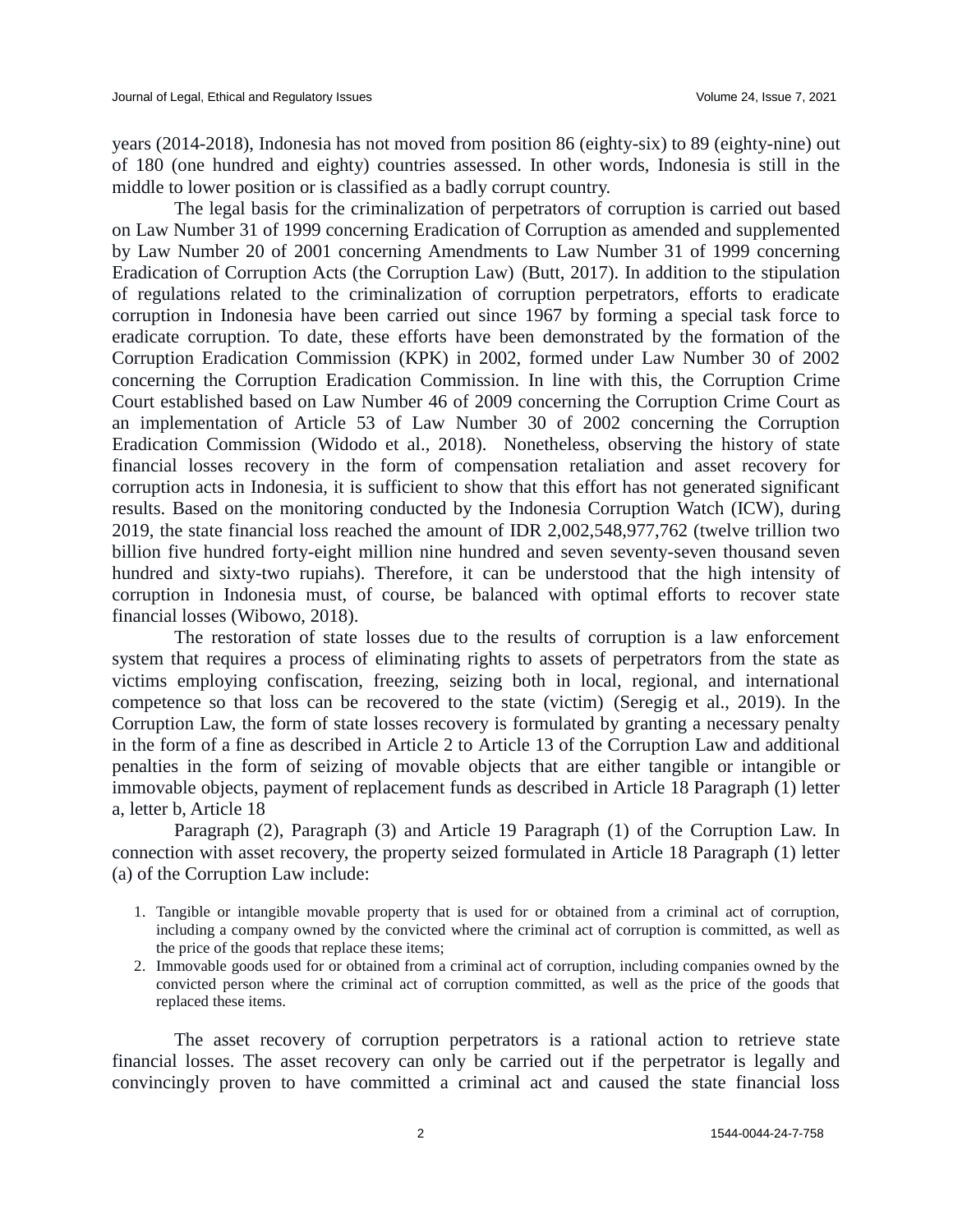according to the court's binding verdict (inkracht van gerisjde). The strict regulation regarding asset recovery shows that even though the law enforcement officers have legal evidence in proving the state financial loss originating from the corruption act, or that the first-degree court has decided the case, the asset recovery approach still cannot be executed before all legal remedies have come to the binding decision (Lyston, 2018).

In connection with this matter, the research argues that the criminal verdict at the firstdegree court shall be implemented first, even though the convicted corruption filed an appeal, cassation, or judicial review. The following argument points that if the asset recovery is executed after a final court decision, it can potentially bring the convicted person opportunities to conceal their assets. If this happens, law enforcers will encounter a massive challenge to identify and confiscate the corrupted assets and increase the amount of state financial loss. The strict regulation to oblige the legal decision before asset recovery execution has several objectives that lead to ineffectiveness of the verdict implementation, due to (1) the death of the defendant; (2) the failure to identify the location of the defendant; (3) the insufficiency of prosecuted evidence in court that lead to the case termination by law (Firmansyah et al., 2020).

State losses due to corruption, according to 2015 data, reached 152.01 trillion rupiah, while the recovery was only reached 15.9 trillion rupiah or only 10.4% of the amount that was corrupted. Whereas the main objective of eradicating corruption is to recover State loss. Article 20 of Law No. 30 of 2014 concerning Government Administration stipulates that State losses' liability is divided into administrative and criminal responsibility. However, it seems that administrative responsibility for recovering state losses has not been fully implemented. Substantially, asset recovery is an essential part of preventing and eradicating criminal acts especially corruption (Mashendra, 2020). Considering the need for adequate legal instruments to combat corruption and the need for optimal adjustment of paradigms and provisions and international instruments, it is necessary to draft and enact the Criminal Asset Recovery Bill. The Asset Recovery Bill is expected to be a tool for the State in restoring its financial status to a greater level. Therefore, this research is addressed to discuss the importance of assets recovery through confiscation in the criminal act of corruption towards the State's financial recovery, in research entitled "*The Corruption in Indonesia: The Importance of Asset Recovery in Restoring State Finances".*

#### **RESEARCH METHOD**

This research uses normative legal research with a secondary data collection method. Normative legal research examines law conceptualized as norms or rules that apply in society and are considered control tools to sustain the society. This research is focused on the legal issues approach, especially concerning the importance of asset recovery in restoring state financial loss from corruption acts. This research examined statutory regulations, norms, theories, supporting documents, legal literature, and other materials related to the studied problems.

#### **RESULT AND DISCUSSION**

Corruption is considered one of the most phenomenal crimes since corruption is detrimental to state finances and a violation of society's social and economic rights. In the perspective of Indonesian criminal law, the criminal act of corruption is regulated in Law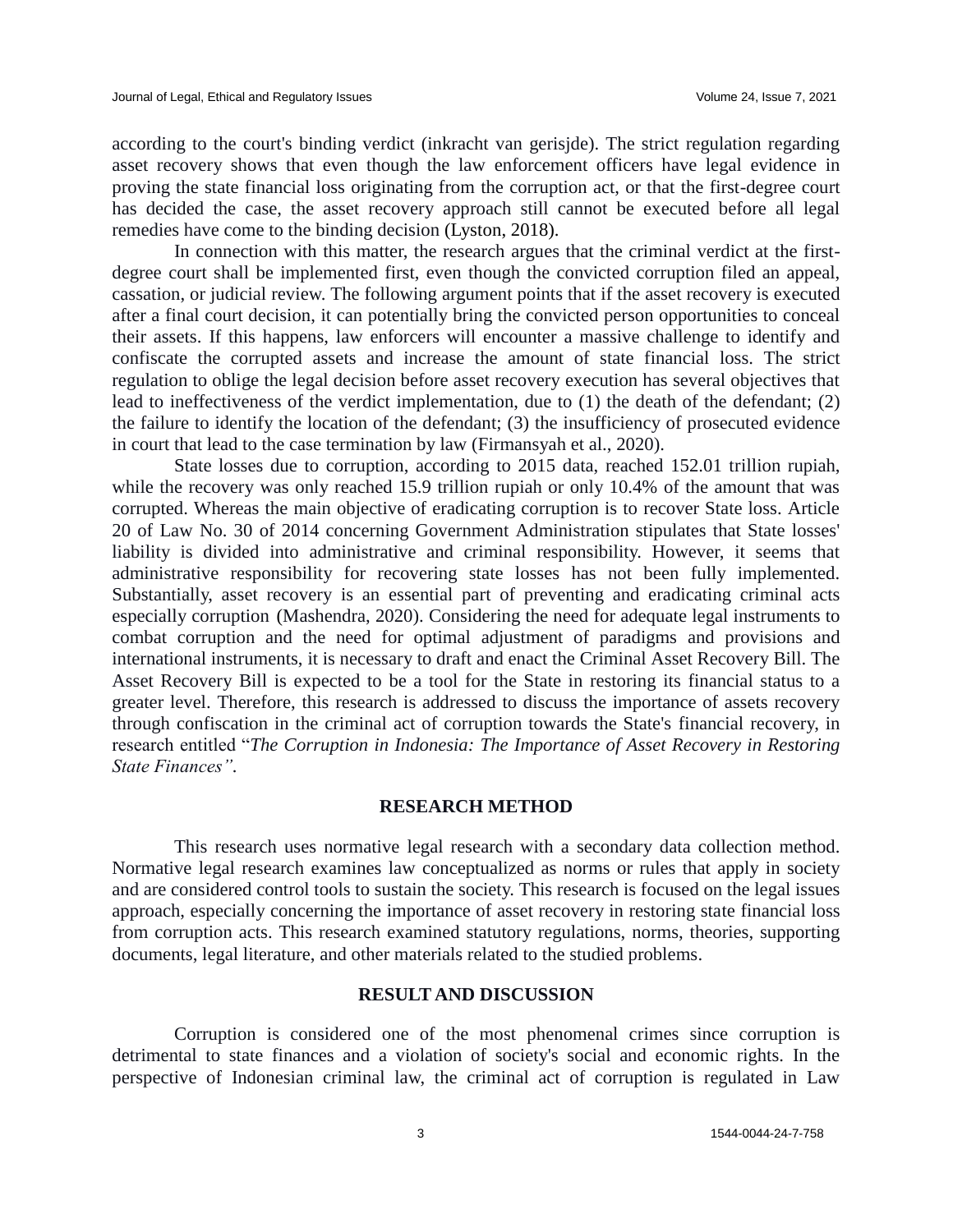Number 31 of 1999 concerning the Eradication of Corruption as amended by Law Number 20 of 2001 concerning Amendments to Law Number 31 of 1999 concerning Eradication of Corruption Act. The Corruption Law was established according to public awareness due to the deteriorating effect on state finances and possibly hinders national development. Therefore, the state authorities acknowledge the urgency of enacting the regulation to eradicate corruption act to maintain a prosperous society based on Pancasila and the 1945 Constitution (Purnomo, 2018).

As a result of occurred corruption as criminal acts so far, this research shows that, apart from a detrimental impact on state finances and economic development, the corruption act also hinders the growth and sustainability of national development. Therefore, this research argues that Indonesia needs the most recent, reliable, and accommodating regulation in eradicating corruption cases. In order to minimize the impact on economic and national development, it is necessary to ensure that the corrupted funds are ultimately restored back to the state as a victim. One of the efforts can be measured through the asset recovery of corruptors by seizing their owned properties, which will be further discussed below.

As a result of the criminal acts of corruption that have occurred so far, apart from detrimental to the state finances or the country's economy, it also hinders the growth and continuity of national development, which demands high efficiency and that Law No. society, therefore it needs to be replaced with a new Law on Corruption Eradication so that it is hoped that it will be more effective in preventing and eradicating corruption. One of the efforts to prosecute perpetrators of corruption is by seizing assets, which will be described below:

#### **Asset Recovery in the Corruption Law**

Asset recovery resulting from the corruption act is outlined under Law No. 31 of 1999 junto Law No. 20 of 2001 as positive Indonesian law. The regulation concerning asset recovery is one of the efforts in implementing the ratification of the Anti-Corruption Convention of 2003 under Law no 7 of 2006. The provisions in the Anti-Corruption Convention have become an essential topic of discussion since it has been formulated in Article 2 Letter g, which outlined "*Confiscation*" (refers to asset recovery), which means deprivation of property under the court's decision or other competent authority (Lyston, 2018). The 2003 Anti-Corruption Convention stipulated Article 31 concerning Freezing, Seizing, and confiscation states that:

- 1. Each State Party shall take, to the extent permitted by its national legal system, the necessary measures to enable the asset confiscation of:
	- a) Proceeds gained from a criminal offense determined under this Convention, or assets which have the same value as the proceeds of the crime
	- b) Property, equipment, or other items utilized or intended for use in the offense established under this Convention.
- 2. Each State Party shall take the measures which may be necessary for the identification, tracing, freezing, or seizing of any matter referred to in paragraph (1) of this article for the purpose of possible confiscation.
- 3. Each State Party shall adopt, according to its national law, legislative and other measures that may be necessary to regulate the administration of the frozen, seized, or confiscated property specified in paragraphs 1 and 2 of this article by the competent authorities.
- 4. If the proceeds of the crime have been changed or converted, partially or wholly, into assets in other forms, then the assets referred to in this article shall be used as substitutes for the proceeds of the mentioned crime.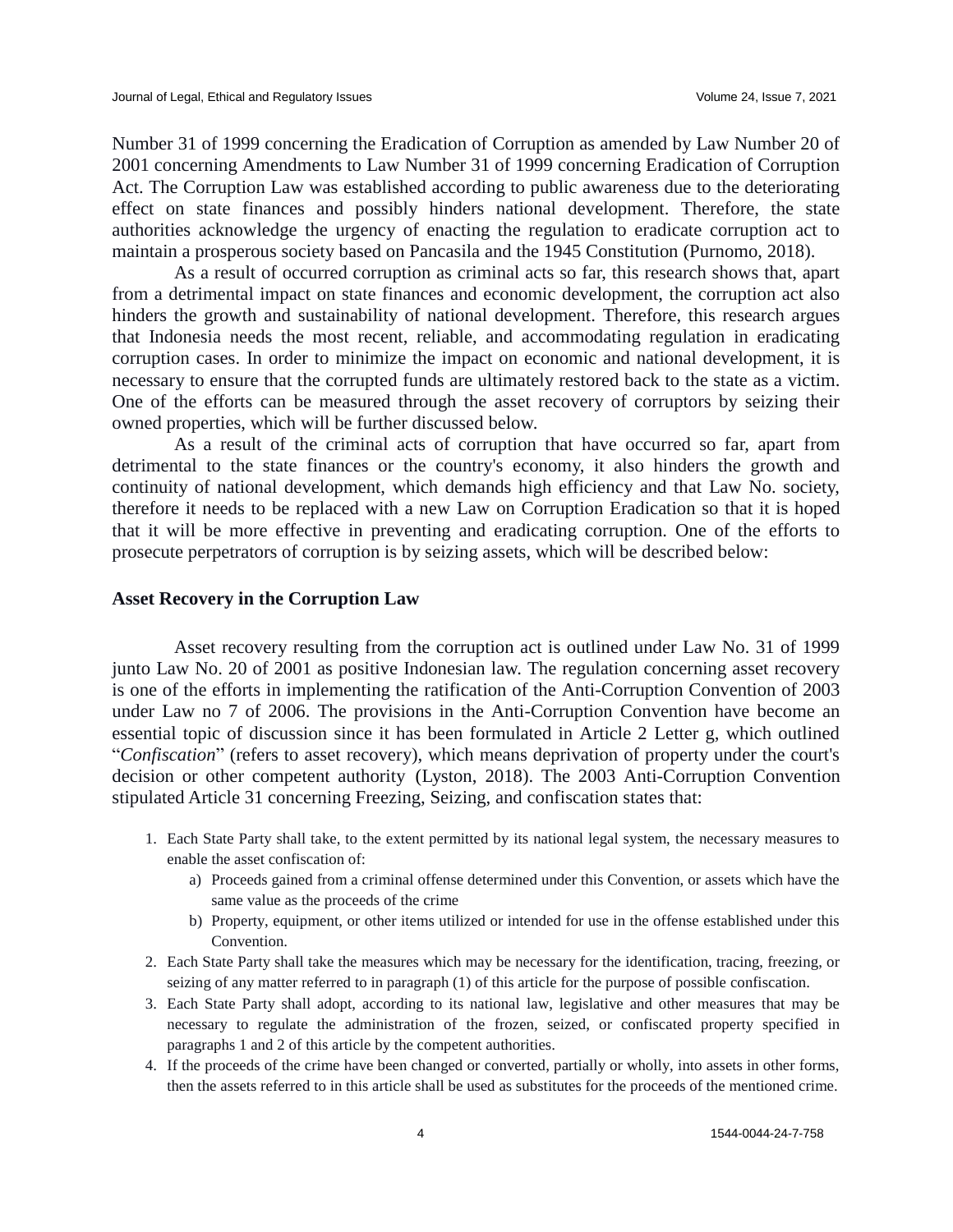- 5. If the proceeds of the crime are combined with property obtained from legitimate sources, then the corrupted assets, and without prejudice to any authority related to freezing or seizing, may be subject to confiscation up to the value estimated from the proceeds.
- 6. Income or other benefits derived from the proceeds converted or combined will also be subject to an action referred to in this article, in the same manner, and for the same amount as the proceeds of the criminal act.
- 7. For this article's purposes and Article 55 of this Convention, each State Party shall authorize their courts or other competent authorities to order banks, financial institutions to compose banking, financial or commercial documents available for confiscated execution. A State party may consider the possibility of requiring an offender to provide a legal source of their property that is suspected as crime proceeds and therefore available to be confiscated. These conditions are deemed to be consistent with the basic principles of their national law, consistent with a related judicial process.
- 8. The provisions of this article cannot be interpreted as detrimental to third parties in good faith.
- 9. Nothing contained in this article affects the principle that the measures referred to will be formulated and implemented in accordance with and subject to the provisions of the national law.

According to Law No. 31 of 1999 junto Law No. 20 of 2001, the provisions for assets confiscation in Article 31 of the Anti-Corruption Convention have mostly been accommodated in several provisions, such as Law No. 31 of 1999 junto. Law No. 20 of 2001. Several provisions have regulated the asset confiscation of corruption perpetrators. However, based on these provisions, asset recovery through confiscation can only be carried out after the perpetrator is legally proven and convicted of committing crimes. Asset recovery resulting from corruption acts regulated under Law No. 31 of 1999 junto. Law No. 20 of 2001 adopting a criminal and civil mechanism. Asset recovery through confiscation, according to the criminal law approach, can only be carried out to the convicted party, whereas in terms of the accountability of other parties outside the convict, it can be pursued through a civil suit by the Public Prosecutor on behalf of the State (Mahmud, 2018). Moreover, Article 17, in conjunction with Article 18 of the Anti-Corruption Convention, states that the corruptors are deemed to recover the state finance by returning all funds that have been corrupted as an addition to the main punishment. Otherwise, the corruptors' assets will be confiscated and auctioned off (Trinchera, 2020).

The Indonesian government has only recovered around 10-15% of the corrupted funds. Regrettably, the Indonesian justice system has been only focusing on corruptors' convictions instead of ensuring State finances' recovery. The author argues that the most beneficial way to convict corruptors is to ensure both physical and material punishment is executed effectively.

### **The Importance of Asset Recovery in Corruption Case towards the State Finances and Economy Restoration**

During the 20 years of enacting the Anti-Corruption Act, many Corruption perpetrators have been brought to trial and received decisions from the court. The data from the research and development center of the Corruption Eradication Commission, the value of state losses due to criminal acts of Corruption in Indonesia during 2003-2015 reached Rp. 153.01 trillion. Meanwhile, the number of financial penalties that succeeded in recovering state losses in the form of fines, confiscation of assets, and payment of replacement money was only collected at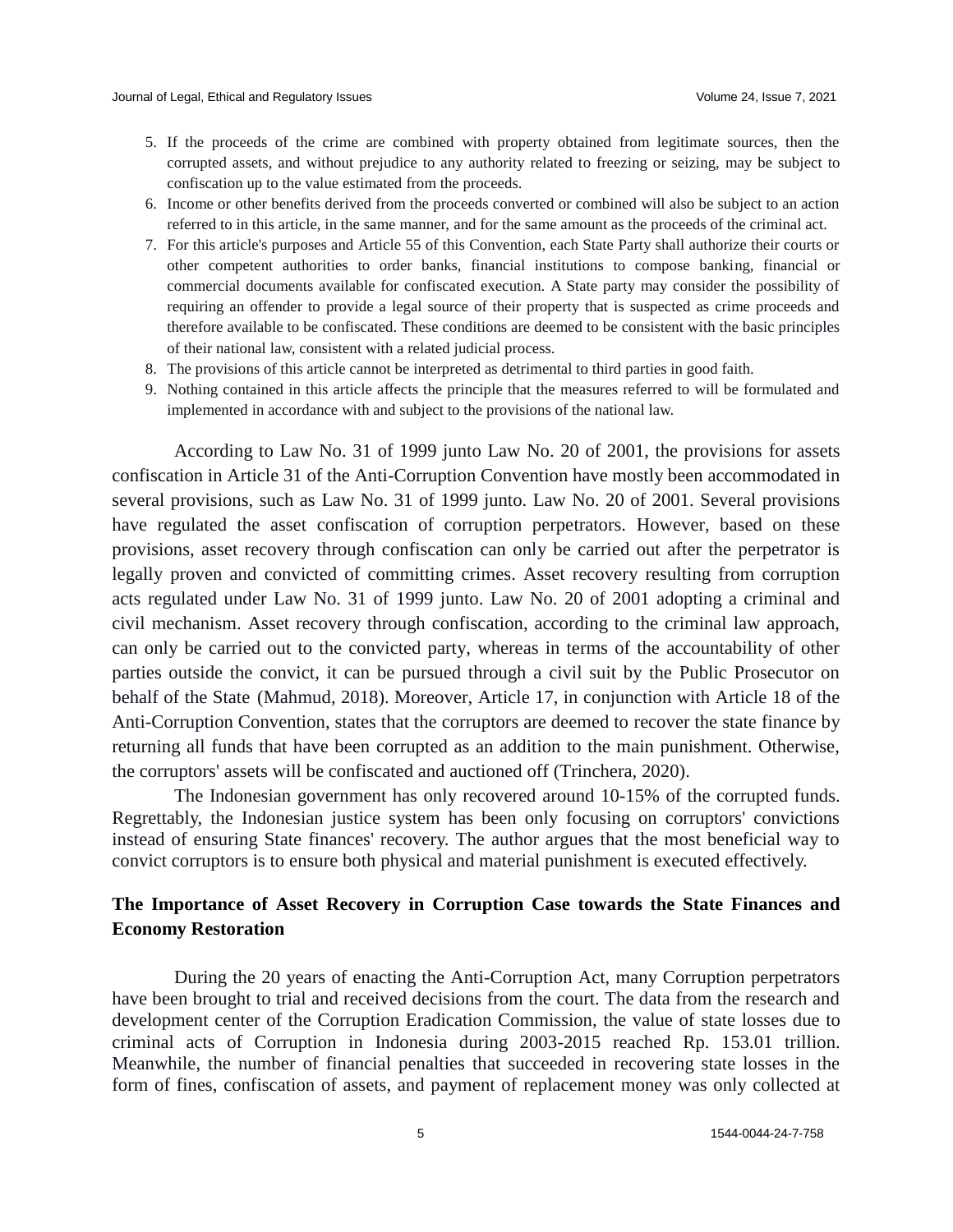IDR 15,957,821,529,773, or around 10.4%. The total state losses came from 2,321 cases involving 3,109 defendants. This data shows that corrupt convicts' financial penalties tend to be sub-optimal, lower than the state losses arising from Corruption (Saldi, 2008). So, it can be concluded that the confiscation of assets resulting from Corruption to recover state financial losses is not entirely successful. In fact, the main objective of eradicating Corruption is to recover state losses.

One of the elements of corruption in Article 2 and Article 3 of Law No. 31 of 1999 in conjunction with Law No. 20 of 2001 concerning the Eradication of Corruption (UU Tipikor) is an element of state financial loss, this element has a consequence that the eradication of corruption is not only aimed at deterring corruptors through heavy imprisonment but also restoring state finances due to corruption as emphasized in the preamble and general explanation of the Corruption Act. Failure to return the proceeds of corruption can reduce the meaning of "*punishing the corruptors*" itself (Isra et al., 2017).

This is also related to the provisions of Article 4 of the Corruption Eradication Law, which states that the return of financial losses to the State or the State's economy does not eliminate the conviction of the criminal offender as referred to in Article 2 and Article 3 of the Corruption Eradication Law. The enactment of this article becomes an argumentum a contrario for the purpose of eradicating corruption in the Corruption Act. As expressed by Prof. Romli Atmasasmita, this article made the corruptors not have the good faith to return the State's finances because the punishment for him would still lead to imprisonment. From this problem, a discourse on eliminating crime for perpetrators of criminal acts of corruption is born that returns state financial losses as a restorative justice effort from the resulting losses. This also becomes the ratio legis for the birth of several laws and regulations that do not make state losses a reason for implementing agency punishment (Nurhalimah, 2017).

Indonesia can see an example of a revolutionary concept to eradicate corruption in the country of Saudi Arabia. The country has a mechanism to return state assets from corruption by seizing an average of 70% of the total assets owned by the defendant of corruption, as stated in the financial agreements. Subsequently, after the signing of these financial agreements, the crown prince, as chairman of the anti-corruption committee, issued a royal order to free the corrupt defendant from all conviction charges. This revolutionary concept of eradicating corruption through withdrawing the wealth of corruptors that Indonesia needs to consider as a reference, namely placing recovery of state losses through the seizure of the suspect's property.

Basically, asset recovery is a law enforcement system carried out by countries victims of corruption to revoke, seize, and eliminate rights to assets resulting from corruption perpetrators through a series of processes and mechanisms, both criminal and civil. Assets resulting from corruption both inside and outside the country are tracked, frozen, seized, confiscated, handed over, and returned to the state caused by corruption and to prevent the perpetrators of corruption from using the assets resulting from corruption as a tool or means of other criminal acts and provide a deterrent effect on perpetrator / potential perpetrator (Yanuar, 2007).

The Anti-Corruption Law regulates mechanisms or procedures that can be applied in returning assets through criminal channels and returning assets through civil channels. In addition to the Anti-Corruption Law, Law Number 7 of 2006 concerning the Ratification of the Anti-Corruption Convention (UNCAC) Ramelan (2003), which also regulates that asset recovery, can be carried out through legal action (indirect asset recovery through criminal recovery) and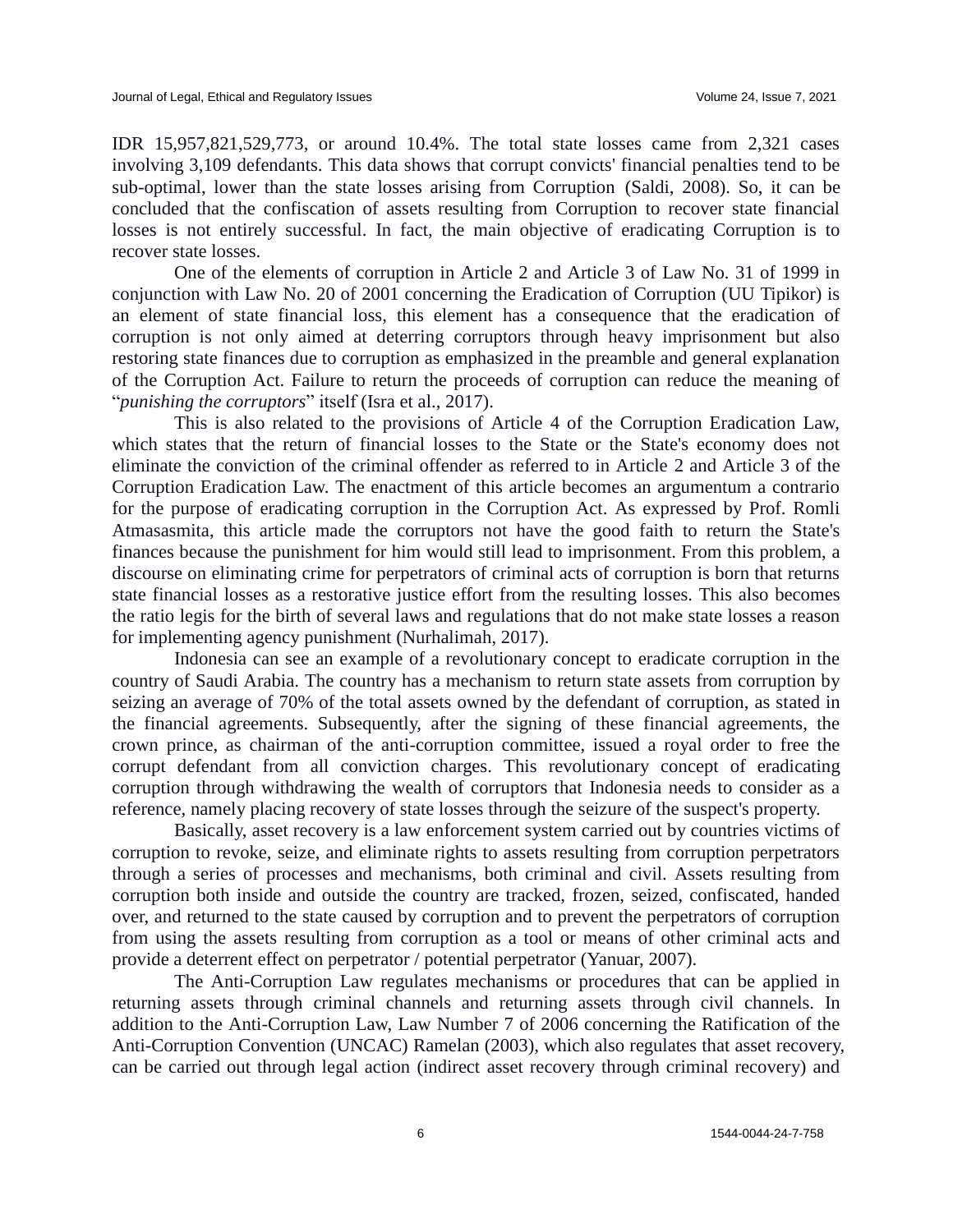civil/private action (direct asset recovery. through civil recovery). Technically, UNCAC regulates the return of assets of perpetrators of corruption through direct returns from a court process based on the "*negotiation plea"* or "*multiple bargaining systems"* and indirectly through confiscation processes based on court decisions (Sadeli, 2010). Civil litigation needs to be placed as the primary legal remedy in addition to criminal action, not just a facultative or complementary measure of the criminal law, as regulated in the Corruption Eradication Law. Therefore, a progressive concept of repayment of state finances is needed, for example, by harmonizing the United Nations Convention against Corruption (UNCAC) 2003. Unfortunately, according to Eddy OS Hiariej, the Government is not responsive to the mandate of the United Nations convention regarding Anti-Corruption, which asks the State party to a quo Indonesia, namely to adjust changes to the law on corruption eradication after one year of ratification. The fundamental shift according to the convention is to identify corruption not only in the public sector but also in the private sector. One of the objectives of the convention is the return of assets resulting from the corruption.

National policies in the field of confiscation of criminal assets must have a holistic vision based on real needs and meet international standards, whether determined by the United Nations, the Financial Action Task Force (FATF), or other international institutions or organizations that are competent in the field of prevention and eradication of acts of criminal. To realize effective laws and regulations in asset recovery from a criminal act, political commitment, proportional laws and regulations, vital intelligence in the financial sector, supervision of the financial sector, law enforcement, and international cooperation are required. Given the confiscation of assets is an essential part in the prevention and eradication of criminal acts, especially corruption, and also a consideration of the need for adequate legal instruments in fighting corruption, as well as the need for maximum alignment of paradigms and provisions and international instruments in-laws and regulations, it is necessary to compile and immediately passed the Criminal Asset Recovery Bill.

According to Romli Atmasasmita, the need for the Assets Recovery Bill, based on law enforcement efforts, related to criminal acts of corruption has also produced significant results on the state treasury. Also, Romli stated that the current legal instruments in Indonesia have not been able to work optimally and activities to guarantee the results of corruption and crimes in the financial and banking sector in general. In line with that, Mudzakkir stated that the Asset Recovery Bill needs to be passed because it is strategic enough for the crime of money laundering in Indonesia. Besides, the asset recovery bill is also useful for recovering losses from the perpetrator's criminal acts. Furthermore, Mudzakkir also stated that the assets recovery bill must be prepared proportionally and still prioritizes injustice (Latifah, 2015).

In detail, the assets recovery bill provides for the confiscation of assets in terms of (1). The suspect or defendant has died, fled, is permanently ill, or his whereabouts are unknown; or (2). The defendant was released from all lawsuits. For the confiscation of assets from both of them, it can also be carried out against assets whose criminal cases cannot be tried or have been found guilty by a court that has obtained permanent legal force, and later it is found out that there are assets from the criminal activities that have not been declared confiscated. As for the confiscation of assets, it does not apply to improper assets that will be confiscated. Confiscation of Assets does not eliminate the power to prosecute the perpetrator of a criminal act. Assets confiscated based on a court decision that has obtained legal force can still be used to prosecute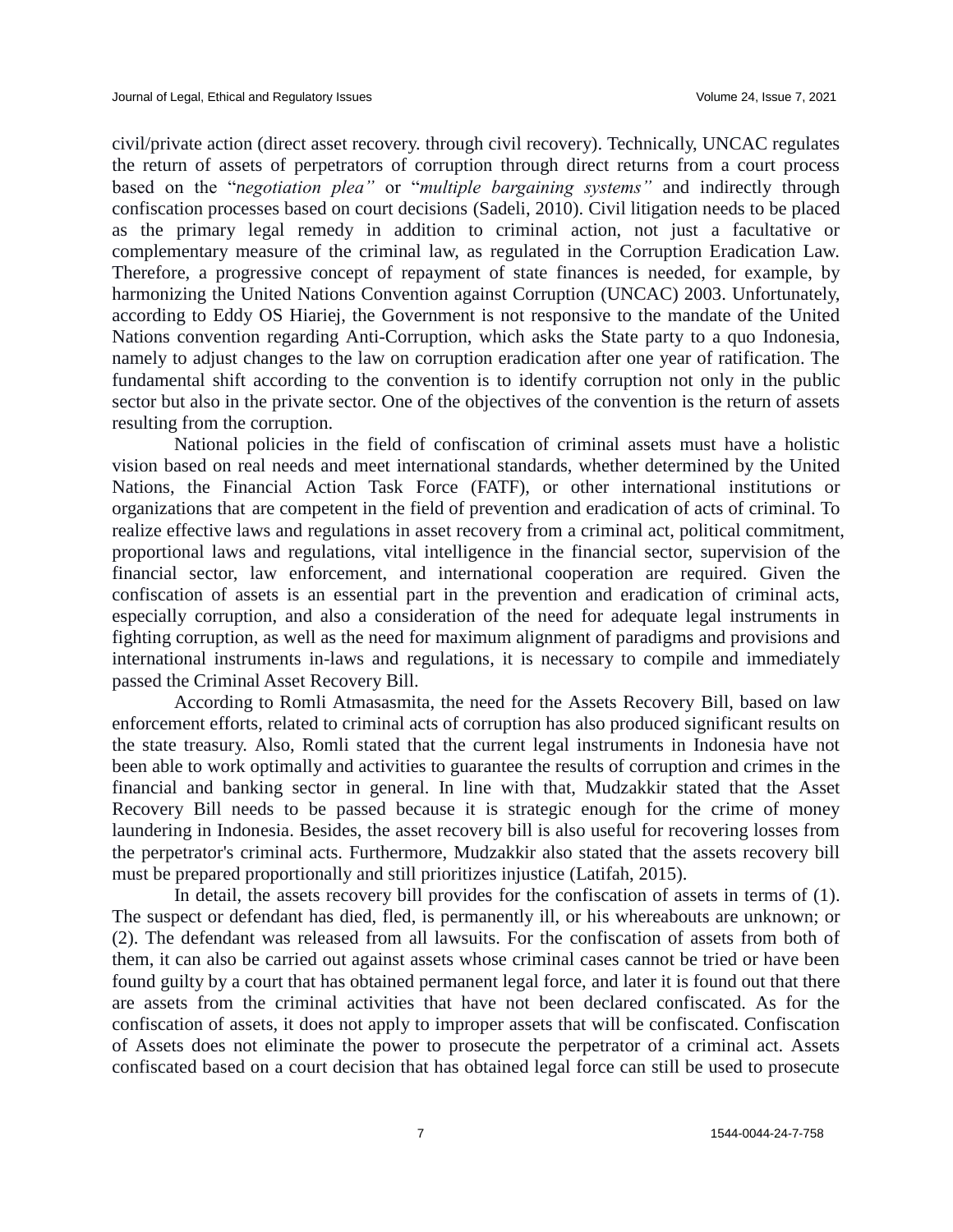the perpetrator of a criminal act.

Explained in the Academic draft of the Asset Recovery Bill that during the examination at the Court hearing, the judge ordered the owner, the party controlling the assets, or the party responsible for the application for confiscation of assets to prove that the assets related to the application for confiscation of assets in question did not originate or relate to criminal activity. The owner, the party who controls the assets, or a third party against the request for confiscation proves that the assets related to the case are not originating or related to a criminal act by submitting sufficient evidence. Suppose the owner, party controlling the assets, or entitled third parties cannot prove that the assets did not originate from a criminal offense. In that case, the judge decides that the assets are confiscated for the State or returned to the entitled parties. Suppose the owner, the party who controls the assets, or a third party is not present at the hearing or refuses to provide evidence. In that case, the judge decides that the asset is confiscated for the State or returned to the appropriate party.

Confiscating and seizing the proceeds and instruments of criminal acts from the perpetrators of a criminal act not only transfers some assets from the criminal to the community but also increases the possibility of the community to realize the common goal of creating justice and welfare for all members of society. This, in turn, prompted the Government of Indonesia to issue policies related to efforts to accelerate the eradication of corruption. One of the policies that have become the Indonesian Government's priority is the creation of legal instruments capable of seizing all assets resulting from a crime and all means that allow the implementation of criminal acts, especially those with economic motives.

Confiscation of proceeds of crime, in addition to reducing or eliminating the motive of economic crime that allows the active funds in large amounts that can be used to prevent and combat crime. In total, it will destroy the crime rate in Indonesia. Approaches to crime at the level of crime through confiscation and confiscation of proceeds and criminal acts that are in line with the principles of fast, simple, and low-cost justice.

This revolutionary concept of eradicating corruption through withdrawing the wealth of corruptors that Indonesia needs to consider as a reference, namely placing recovery of state losses through the seizure of the suspect's property. The confiscation is carried out using the Asset Recovery Bill mechanism, namely by first investigating the suspect's assets by KPK investigators. Then the District Court will issue a decision regarding the suspect's total assets. Furthermore, the corruptors' assets are handed over to the Asset Management Agency, which can recover and return the proceeds of crime under the Asset Recovery Bill.

Based on the withdrawal of the assets of the corruptor by the State, the investigation process by the institution concerned will be terminated. This concept follows the mandate in Article 51 of the United Nations Convention against Corruption, which states that the return of assets is a fundamental principle in this convention to eradicate corruption. It needs to be done, considering that the losses to the State due to corruption constitute oppression of the people's social rights. Soekarno expressed the oppression of the people's social rights in his state speech as exploitation de l'homme par l'homme, which must be eliminated.

The explanations above are also inseparable from the mandate of the constitutional state conception as stated in Article 1 paragraph 3 of the 1945 Constitution. The Indonesian constitutional state's ideals are realizing a just and prosperous society as stated in the Preamble of the 1945 Constitution. So, the state needs to reformulate the concept of eradicating corruption so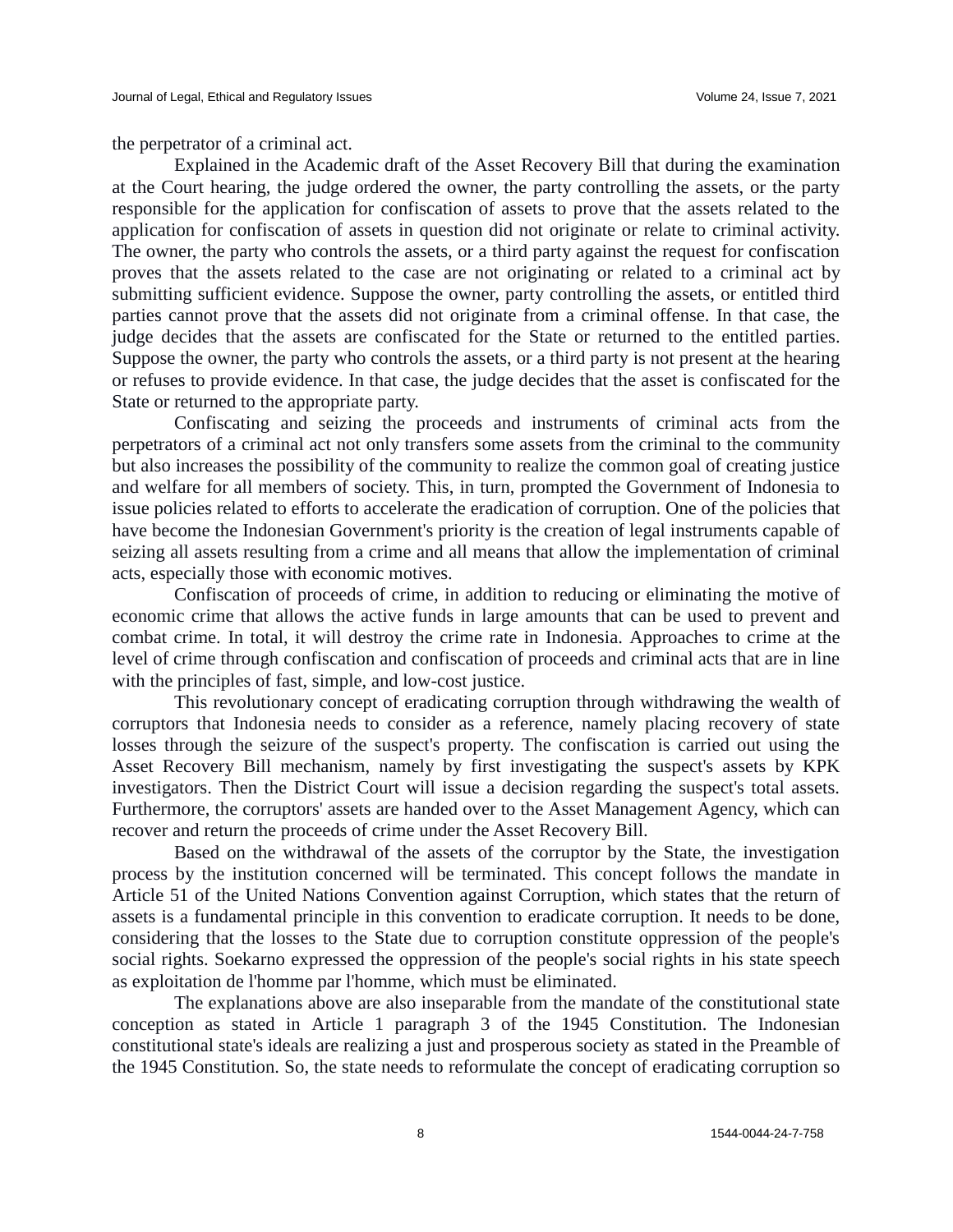that it is not only actor-oriented but also oriented to the restoration of state finances as the primary condition for realizing the Welfarestate State according to the mandate of the constitution. Considering the purpose of the law, as stated by Satjipto Rahardjo, that law aims not to be at the status quo but to move to create human welfare and happiness (Yunus, 2015).

#### **CONCLUSION**

The implementation of eradicating corruption in Indonesia through Law No. 31/1999 as amended by Law No. 20 of 2001 concerning Amendments to Law no. 31 of 1999 concerning the Eradication of Corruption does not seem to have received optimal results; the current law still focuses on the jailing of the body against the perpetrator rather than the return of state assets that were lost from corruption, even though in fact the main objective of eradicating corruption is the return of lost assets to be returned to the state to be used as much as possible for the prosperity of the people. According to the data from the research and development center of Indonesia's Corruption Eradication Commission, state losses from 2003-2015 amounted to Rp. 153.01 trillion and only Rp. 15,957,821,529,773 or 10.4% of the funds that were successfully returned to the state. Therefore, the Indonesian government must immediately enact an asset confiscation law as mandated by the 2003 United Nations Convention Against Corruption (UNCAC) as ratified by Law No. 7 of 2006 to avoid more state losses and as a solution so that assets resulting from criminal acts of corruption can be returned to the victim (the state).

#### **REFERENCES**

- Atmasasmita, R. (2002). *Corruption, good governance, and anti-corruption commissions in Indonesia*. RI Ministry of Justice and Human Rights, National Legal Development Agency.
- Butt, S. (2017). *Corruption and law in Indonesia*. Routledge.
- Firmansyah, F., Santoso, T., Febrian, F., & Nashriana, N. (2020). Reconstruction to prove elements of detrimental to state finances in the criminal act of corruption in Indonesia*. Jurnal Cita Hukum, 8*(3), 671-692.
- Isra, S., Amsari, F., & Tegnan, H. (2017). Obstruction of justice in the effort to eradicate corruption in Indonesia. *International Journal of Law, Crime and Justice, 51*(1), 72-83.
- Latifah, M. (2016). The urgency of the establishment of a law on the confiscation of assets resulting from criminal acts in Indonesia (the urgency of assets recovery act in Indonesia). *The Rule of Law: Building Laws for Justice and Welfare, 6*(1), 17-30.
- Lyston, T. (2018). Restoration for state's financial loss as a countermeasure against corruption in Indonesia. *International Journal of Social Sciences Perspectives, 2*(2), 161-164.
- Mahmud, A. (2018). Asset recovery problems in returning state losses due to corruption. *Judicial Journal, 11*(3), 347-366.
- Mashendra, M. (2020). Confiscation of Corruption assets in efforts to eradication of corruption crimes according to Indonesian criminal law. *Petitum, 8*(1), 37-56.
- Nurhalimah, S. (2017). Elimination of corruption crimes through reimbursement of state losses. *Adalah, 1*(11), 1-9.
- Purnomo, S. (2018). Corruption crime in lending to the government banks: A challenge in criminal law. *Journal of Law, Policy and Globalization, 80*(1), 193-205.
- Ramelan. (2003). *Draft of Indonesia's asset recovery bill.*
- Sadeli, W.H. (2010). *Implications of asset confiscation on third parties related to corruption crimes*. Master of Law Postgraduate Program, Faculty of Law, University of Indonesia.